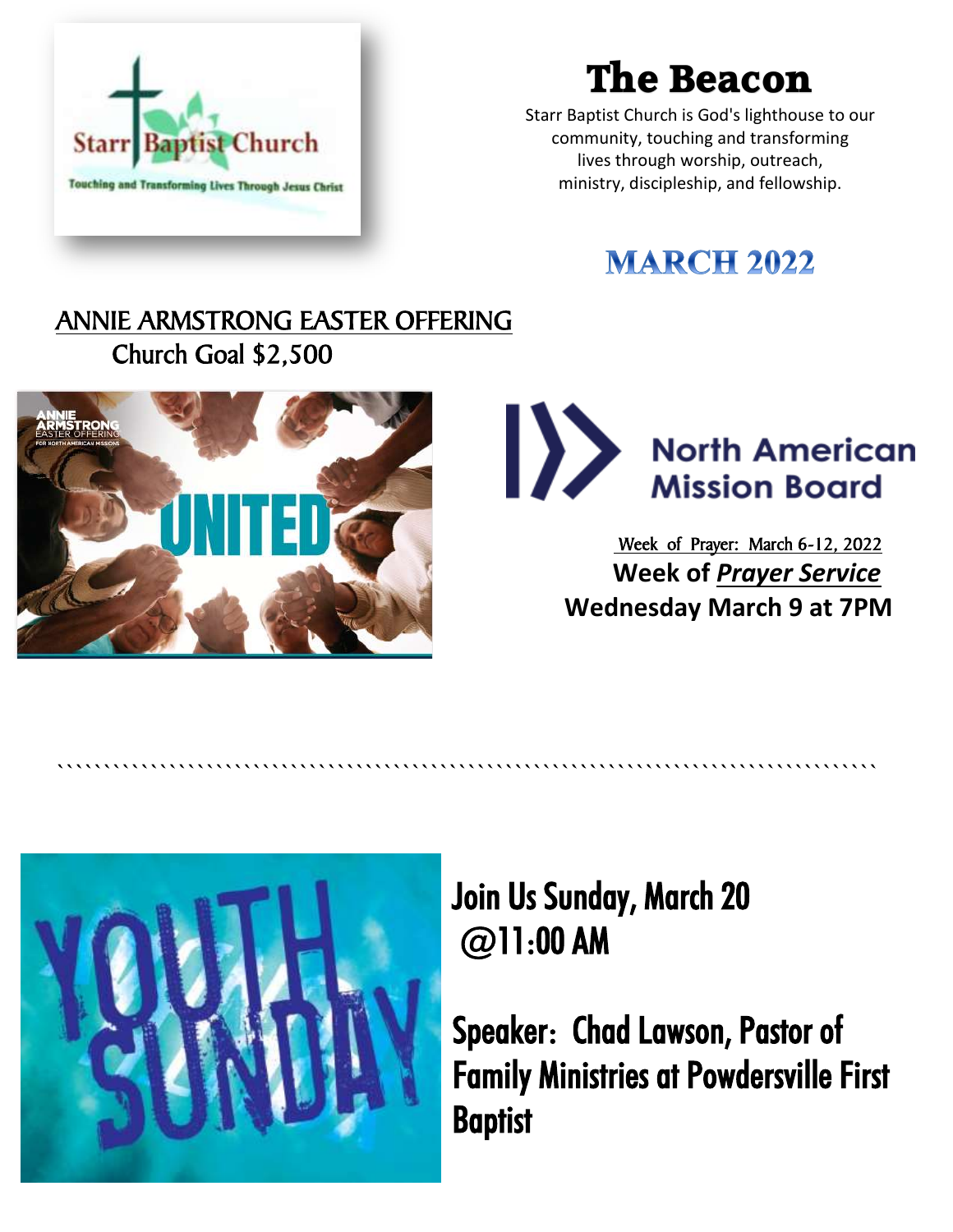

I heard Adrian Rogers on the radio say the following in a message about prayer. "The devil cannot stop God from answering prayer. but he can hinder the believer from praying." The Word of God

says in James 4:2, "You do not have because you do not ask." The context here is where the people of the church were having problems because they wanted certain things and were not asking God for them but trying to get those things by themselves, thus leading to problems in their lives. So, James tells them to ask God rather than do it in your own strength. Of course, James' statement that "you have not because you ask not" does not guarantee that we will get everything we ask for. A father might tell his child not to steal anything from the tool shed but to simply ask if he wants something. But, if the 10-year-old asks for the chain saw, the father, for safety reasons, might not give it to him. Likewise, when we ask God for something, He reserves the right to do what is best for us. I believe this is a word for Starr Baptist Church. I firmly believe that God wants to do great things in our church, but we need to follow His leadership and direction. So, I am asking you to join me in praying for the next 40 days for our church, beginning on Wednesday, March 2 until Easter Sunday, April 17. We will post a daily prayer guide, provided by Kentucky Baptist Convention, on the website and on Facebook to guide you as you pray for God to be glorified in our church. Will you join me in prayer each day and ask for God's blessings, guidance, and glory to be very real to us at Starr Baptist Church? The renovation committee has a recommendation for the church in beginning the renovation of the Sunday School Rooms. The deacons have approved the first phase of the project. The recommendation will be presented Sunday, March 6 and voted on Sunday March 13. Be in prayer for this needed project.

**See You Sunday! In His Love, Tony**







**YOUTH COUNCIL MEETING Sunday, MARCH 6 @ 5PM**



 Check those clocks before bed on Saturday March 12.

We're Springing Forward!



**Monday, March14 6:30PM Hostess: Joanne Moore Study: Lisa Moseley**



**Hostess & Study: Mildred Bostic Tuesday, March 22, 10AM**